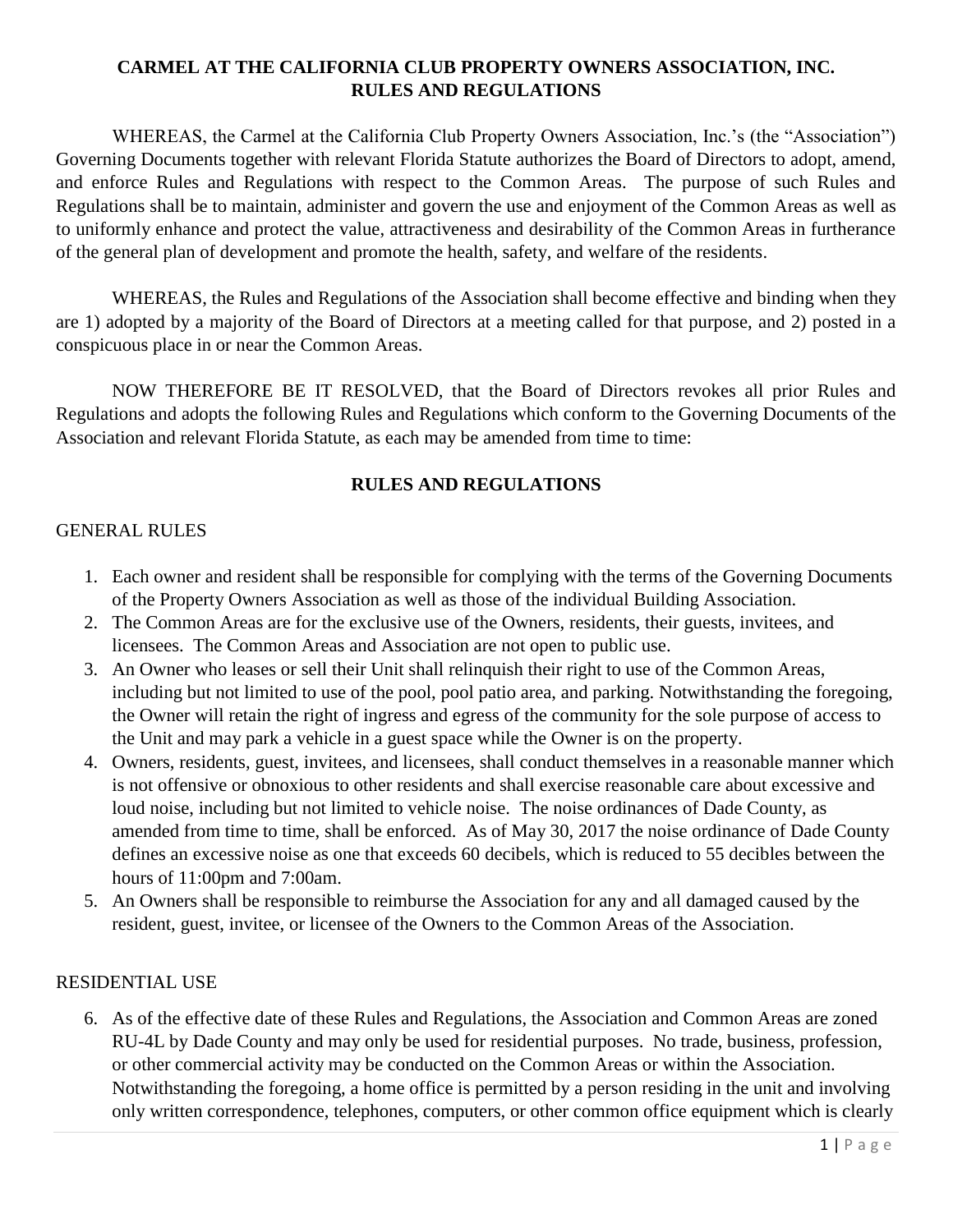secondary to the use of the dwelling for residential purposes. A home office is subject to a certificate and other requirements of Dade County.

- 7. No signs, advertisements, or notices shall be posted on any of the Common Areas or distributed on the Common Areas, except for those signs posted by the Association and reasonably related to carry out purpose of the Association.
- 8. There shall be no solicitation by any person anywhere upon the Common Areas for any cause, charity, or any other purpose.

## ANIMALS

- 9. Domestic pets are permitted within the Common Areas and the Association. Residents must comply with all laws and ordinances of the State of Florida and Dade County with regard to the pet, including but not limited to minimum licensing and vaccination regulations.
- 10. All pets must be leashed and under the control of the owner or resident when on the Common Areas.
- 11. It is unlawful to allow a pet to urinate or defecate on the Common Areas. Residents are responsible for picking up waste left by their pets and disposing of it properly. The Association has provided pet waste stations throughout the Common Areas to assist residents in complying with this law.

# DISPOSAL, STORAGE, AND OTHER USES OF COMMON AREAS

- 12. Garbage shall be bagged and deposited in the designated waste containers only. The Association provides waste services for household waste only and cannot accept any bulky or hazardous materials. Items such as tires, yard debris, old furniture, carpet, tile, construction debris, appliances, and chemicals cannot be disposed of in the Association waste containers. Bulky and hazardous materials must be disposed of by and at the sole cost of the resident by contacting the Department of Solid Waste Management.
- 13. No flammable, combustible, or explosive fluid, chemical or other substance may be kept on the Common Areas.
- 14. No antennas, satellites, etc. may be affixed to any of the Common Areas.

### PARKING

- 15. Each Unit shall have 1 assigned parking space. All vehicles utilizing assigned parking and/or owned by a resident must be registered with the Association and receive a barcode, which barcode must be displayed at all times while the vehicle is on the Common Areas.
- 16. Cars parked in spaces not assigned to them, in any right of way, or any part of the Common Areas not designated as a parking space, shall be subject to towing.
- 17. Only motor vehicles are permitted in parking spaces. Items such as recreational vehicles, trailers, boats, bicycles, surfboards, shopping carts, containers, etc., are not permitted to be parked or stored in a parking space or anywhere on the Common Areas and are subject to removal by the Association.
- 18. All vehicles must have a current license tag and registration or they will be subject to towing. Vehicles may not back in to a parking space.
- 19. Commercial vehicles which are on the Common Areas to provide a service to a Unit or the Association may park in guest spaces only Monday – Friday from 9:00am to 5:00pm. At all other times commercial vehicles may only park on along the North-West boundary of the Association, adjacent to the